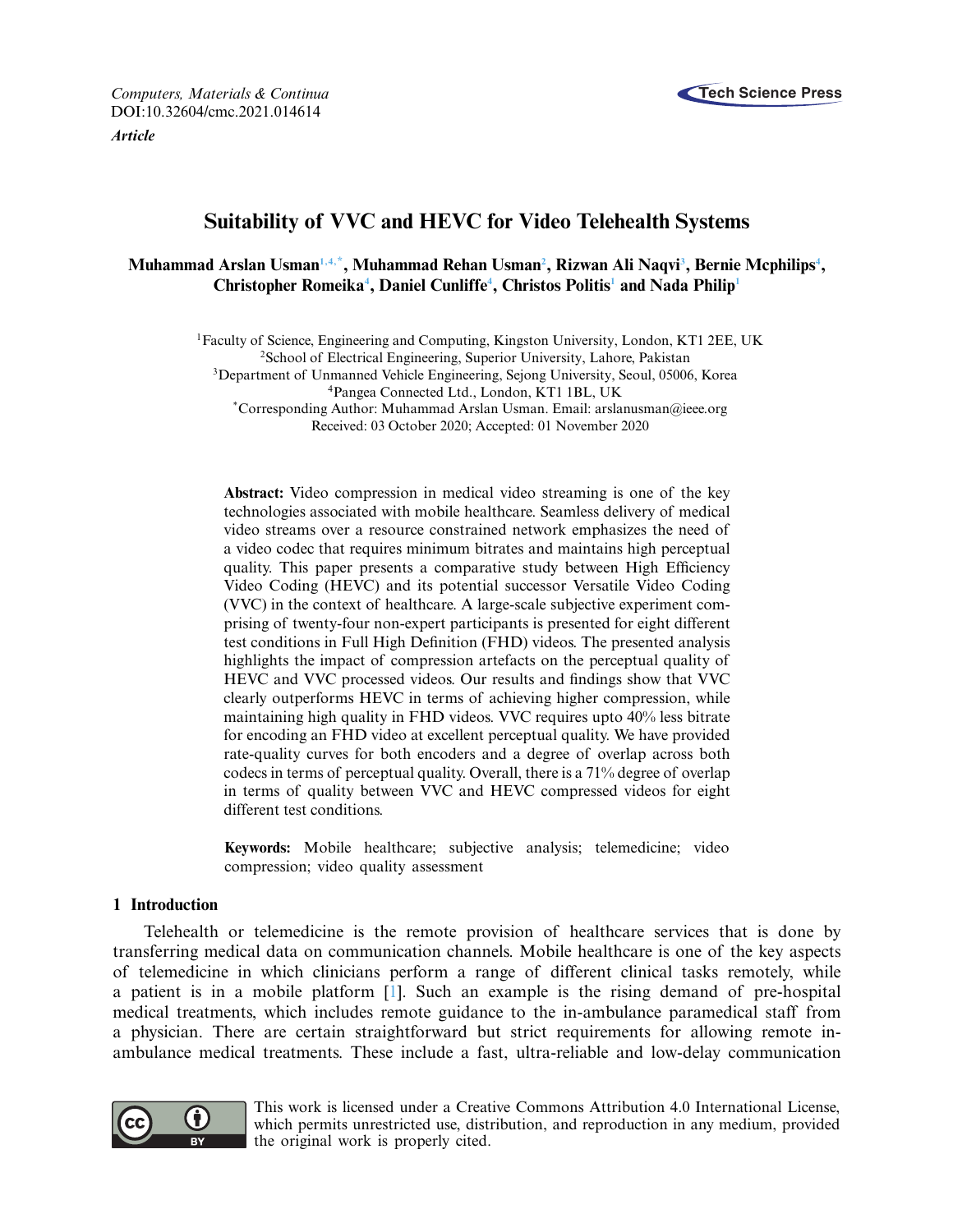network through which the crew share the in-ambulance medical data of patients with the remote clinician. Such a scenario is called *connected ambulance* and is well explained in [\[1\]](#page-16-0) and a typical example of a connected ambulance scenario is given in [Fig. 1.](#page-1-0) Though, modern communication networks such as 5G networks possess the potential of fullling these requirements, still band-width is considered a precious and scarce resource [\[2\]](#page-16-1). This necessitates the importance of data compression in Telemedicine, as huge amounts of medical data not only need to be transmitted over communication channels but need to be stored for further post-processing tasks such as clinical diagnosis.



<span id="page-1-0"></span>**Figure 1:** An illustration of a 5G enabled connected ambulance

A huge chunk of medical data is comprised of medical videos and in a connected ambulance, in-ambulance video streaming is of great importance. There are several state-of-the-art video encoders that are currently being used in real-time systems to perform video compression [\[3\]](#page-17-0). The most recent examples of codecs used in real-time applications include Joint Video Exploration Team's (JVET) High Efficiency Video Coding (HEVC) and Google's VP-9. In 2017, JVET introduced the potential successor of HEVC known as Versatile Video Coding (VVC) which has recently been standardized as H. 266 [\[4\]](#page-17-1). JVET has recently released the latest reference software for VVC known as VTM (VVC Test Model) version 8. From mobile healthcare perspective, video codecs play a great role in allowing high video compression so that seamless medical video transmission can be made possible for locations with limited network resources. When a connected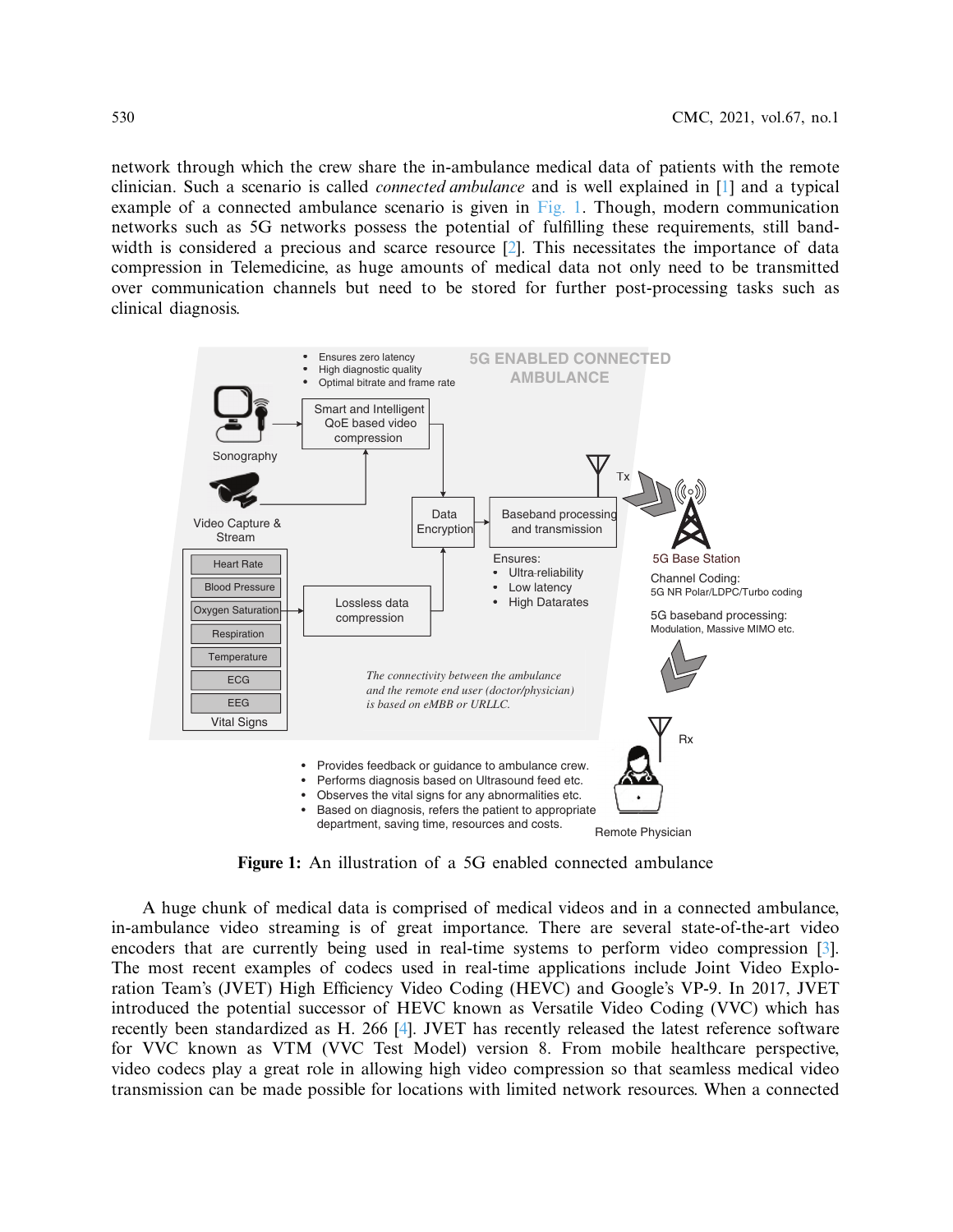ambulance is in transit, there can be low coverage areas where the network bandwidth becomes very low and to allow error-free video streaming, a video compression system is needed that can overcome such challenges by minimizing the bitrate and maintaining high video quality. While HEVC offers upto 50% reduced bitrate requirements as compared to its famous predecessor H. 264, VVC offers upto 50% further reduction in bitrates as compared to HEVC [\[3\]](#page-17-0).

The aim of this study is to compare HEVC to its potential successor VVC in terms of impact of compression artefacts on perceptual quality of Full High Definition (FHD) videos. This study is presented from the context of mobile healthcare, mainly focusing on in-ambulance video streaming. For this reason, we have carefully chosen FHD videos from a publicly available video database for our subjective analysis and the details are provided in Section III of this paper. We have strictly followed the International Telecommunication Union's (ITU) guidelines for conducting subjective experiments for videos containing spatial distortion, which are available in ITU BT-500-14 [\[5\]](#page-17-2) and ITU P. 910 [\[6\]](#page-17-3). Our comparative analysis includes a large-scale subjective experiment with twenty-four test participants conducted in two separate phases. Phase one includes test conditions associated with HEVC compressed videos and phase two deals with the VVC compressed videos. The motivation and principal contributions for this study are provided in the next section which provides the survey of related works.

The rest of the paper is structured as follows. Section 2 covers the existing literature including medical video communication systems and emerging applications. The details of the subjective experiment are given in Section 3, followed by results and discussion in Section 4. Finally, a detailed conclusion along with suggested future work is provided in Section 5 of this paper.

#### **2 Video Communication Systems in Healthcare**

With the evolution in cellular networks, requirements of mobile healthcare can now easily be fulfilled [\[7\]](#page-17-4). Connected ambulances not only will enhance the provision of healthcare but also, they will help alleviate the pressure on accidents and emergencies (A&E) by making pre-hospital clinical decisions. The principle goal of a mobile healthcare system is to ensure reliable, fast and clinically secure communication throughout a streaming session. This is not an easy task as healthcare provision is necessary for every nook and corner of a country regardless of presence of strong network coverage. Bandwidth constraints, network outages, error-prone channels and end-to-end delay are some of the factors that can impact the seamless delivery of medical data. Several efforts are underway to design such medical data transmission systems that require minimum network resources but provide ubiquitous and seamless quality to the remote clinicians.

In this section we have covered the existing literature from two main aspects of medical video communication systems. First, recent subjective studies in the context of healthcare are discussed. Second, existing video communication systems, applications and services in the medical domain are discussed. Finally, at the end of this section, we have provided our main contributions for this study.

#### **2.1 Recent Subjective Studies in Healthcare Domain**

The authors in [\[3\]](#page-17-0) have done a comparative analysis of latest video codecs including JVET's HEVC and VVC, and Google's VP-9 and AV-1. The authors have used three different video datasets which include ultrasound videos, emergency scenario videos and general-purpose videos from Netflix. They have concluded that VVC outperforms all codecs in terms of bitrate savings. The subjective tests performed by authors do not include playback of VVC encoded videos as at that time the video playback tools did not support VVC [\[3\]](#page-17-0). A recent survey [\[8\]](#page-17-5) includes all major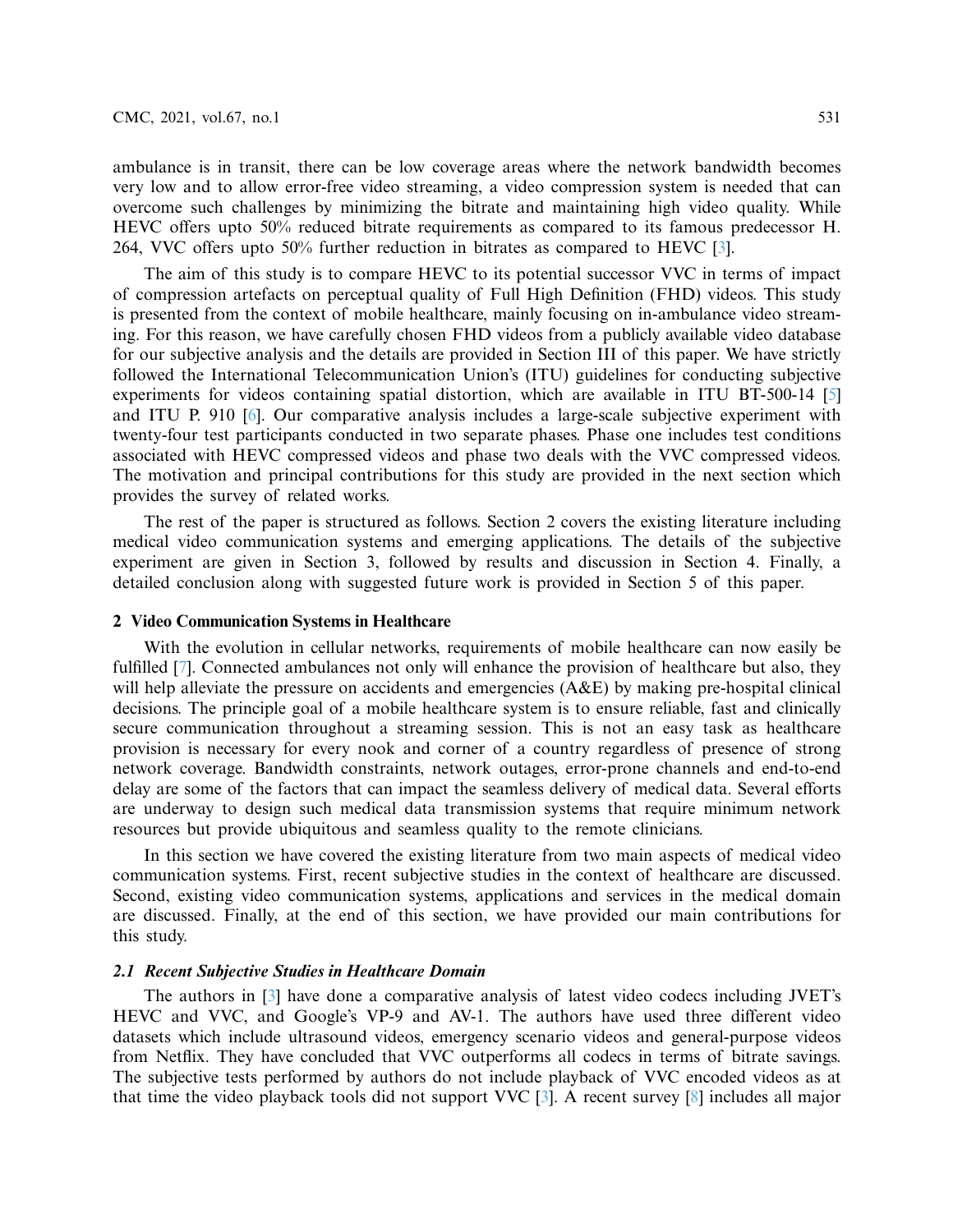subjective studies conducted in the healthcare domain. The studies include useful findings and recommendations for different types of medical data when using various video codecs. The survey includes two studies about ultrasound videos, three about different types of endoscopic videos, three related to medical resonance imaging (MRI), one each about heart imagery, ophthalmology videos, pathology imaging and telesurgery videos. These studies have used several different types of encoders including JEPG-2000, H. 264/AVC, MPEG-2 and HEVC.

## **2.2 Medical Video Communication Systems and Applications**

Diagnostically driven video encoding has come under limelight recently and there have been some recent studies under this domain  $[9-16]$ . The aim of such kind of video encoding is to identify regions of interest (ROI) in medical videos, e.g., a tumor in a colonoscopy imagery, and then compressing these regions in a better quality than other regions. In this way, bandwidth can be saved by allowing maximum compression in non-ROIs and also remote clinical decisions can be made more accurately. A near-lossless video compression can be achieved in the ROIs using diagnostically driven video encoding. The authors in [\[17\]](#page-17-8) have proposed ROI based encoding system for low bandwidth scenarios using Kinect skeleton coordinates to highlight the ROIs. The authors have used H. 264/AVC processed Trauma videos in their study. Further, there are several recent studies that focus on adaptive medical video communication systems that utilize optimization and prioritization of streamed content. The authors in [\[18\]](#page-17-9) have presented an HEVC based adaptive video encoding scheme that optimizes quality, bitrate and encoding time for transmission of ultrasound videos. In [\[19,](#page-17-10)[20\]](#page-17-11) subjective analyses have been provided for HEVC compressed endoscopic and ultrasound videos. The authors have shown different quality categories associated with different HEVC based compression levels. In [\[21\]](#page-18-0) H. 264/AVC based mobile teleechography platform has been proposed for cardiac ultrasound videos. Other works in the domain of medical video communication applications and services include augmented reality (AR) and mixed reality (MR) based clinical tools that are used in medical diagnosis and education  $[22,23]$  $[22,23]$ .

In this paper, we have mainly focused on the aspect of designing a video communication system for connected ambulances by subjectively comparing two latest video codecs HEVC and VVC. The principle contributions for this paper are outlined as follows.

- Comparing VVC and HEVC video encoders under eight different test conditions for FHD videos in the context of healthcare.
- Providing a detailed subjective experiment comprised of 24 non-expert participants.
- Highlighting the impact of compression artefacts on the perceptual quality of VVC and HEVC compressed FHD videos.
- Recommended bitrates for VVC and HEVC for achieving optimal quality in the compressed domain.

#### **3 The Subjective Analysis**

In this section, we have thoroughly described the conducted subjective experiment for this study. First, preparation of the video dataset is described for both HEVC and VVC compressed videos, followed by a brief description of the participants and the experimental setup.

In rest of the paper, following terms have been used to define the video sequences used in this research.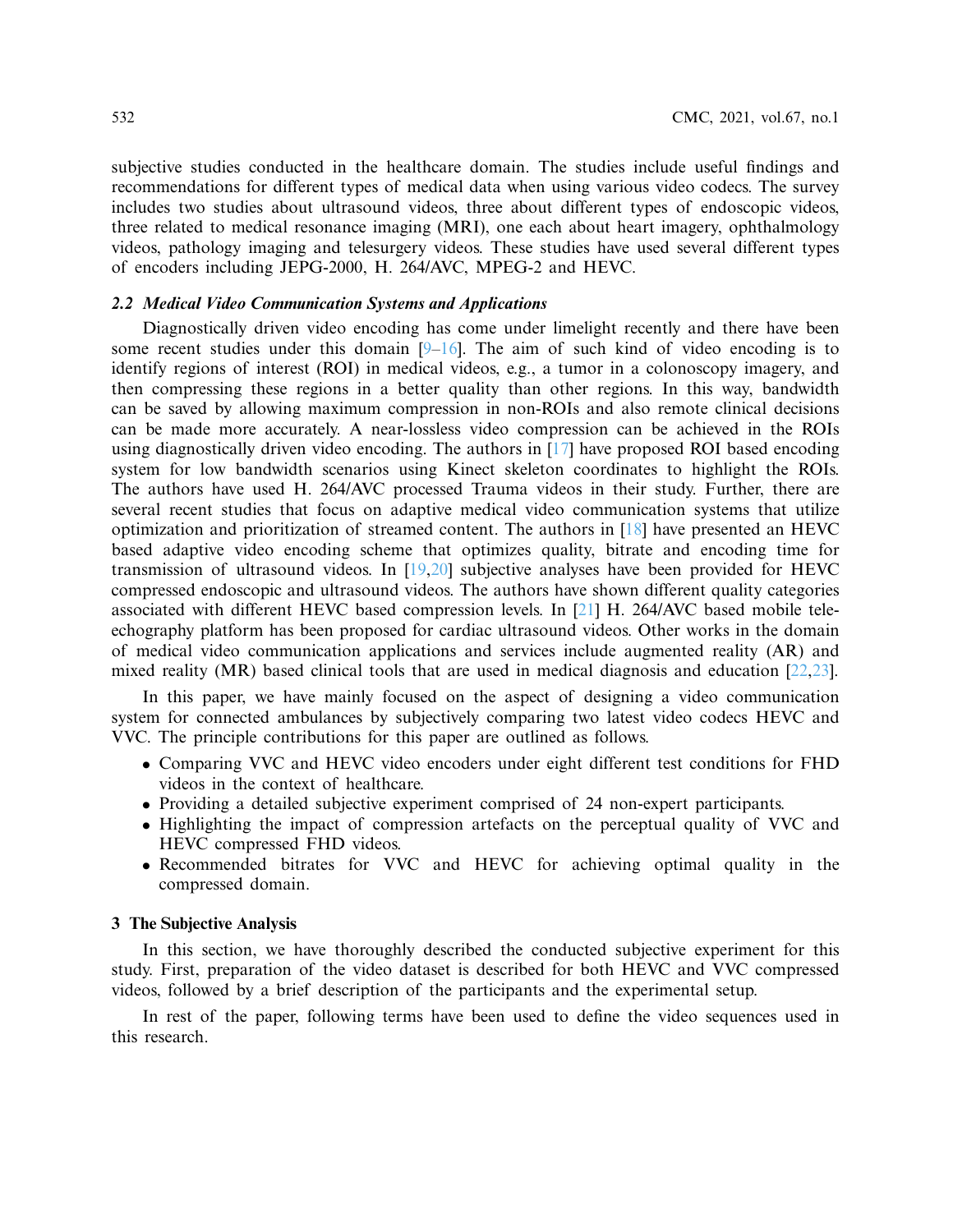- SRC: The original or pristine video sequence.
- PVS: The processed video sequence which in this study includes HEVC and VVC compressed videos.

## **3.1 Preparation of Video Dataset**

With the evolution in next generation cellular communication, wireless networks now possess the capability to maintain seamless and ubiquitous delivery of FHD videos with minimum delay and errors. Especially, 5G networks offer high bandwidth, ultra-reliability and end-to-end delay as low as 1 millisecond [\[1\]](#page-16-0). Based on our understanding of 5G networks and requirements of mobile healthcare, we chose FHD SRCs from the VQEG-HD video dataset [\[23\]](#page-18-2). The FHD SRCs from VQEG-HD dataset have a spatial resolution of  $1920 \times 1080$  and a temporal resolution of 25 frames per second (fps). The details of these videos are given in [Tab. 1.](#page-4-0)

| Entity              | VQEG-HD test $5$ [24] |
|---------------------|-----------------------|
| Video sequences     | 7 original clips      |
| Spatial resolution  | 1080p                 |
| Temporal resolution | $25$ fps              |
| Duration of clips   | 10 <sub>s</sub>       |

<span id="page-4-0"></span>**Table 1:** Details of the VQEG-HD test dataset

As mentioned earlier, apart from choice of the right video codec, these subjective experiments were conducted to design a video compression system for in-ambulance video streaming. The scenario we have considered for this study includes a single FHD video camera installed in an ambulance. Such a camera embedded in an ambulance can generate four different types of videos based on the movement of the camera and the objects. These four types are described as follows:

- Fixed camera and fixed objects
- Fixed camera and moving objects
- $\bullet$  Moving camera, e.g., pan, tilt and zoom, fixed objects
- Moving camera and moving objects

To have a purposeful subjective experiment, we chose five FHD SRCs, out of total seven, from the VQEG-HD dataset that were matching the aforementioned four characteristics. This selection was done by measuring the motion content of the videos using the ITU P. 910 recommendations  $[5]$ . A snapshot of each SRC is given in [Fig. 2.](#page-4-1) Next subsection briefly describes the selection process of videos based on motion content.



<span id="page-4-1"></span>**Figure 2:** Snapshots of selected SRCs [\[24\]](#page-18-3). (a) Lion, (b) Cheetah, (c) Rainbow, (d) animals, and (e) animation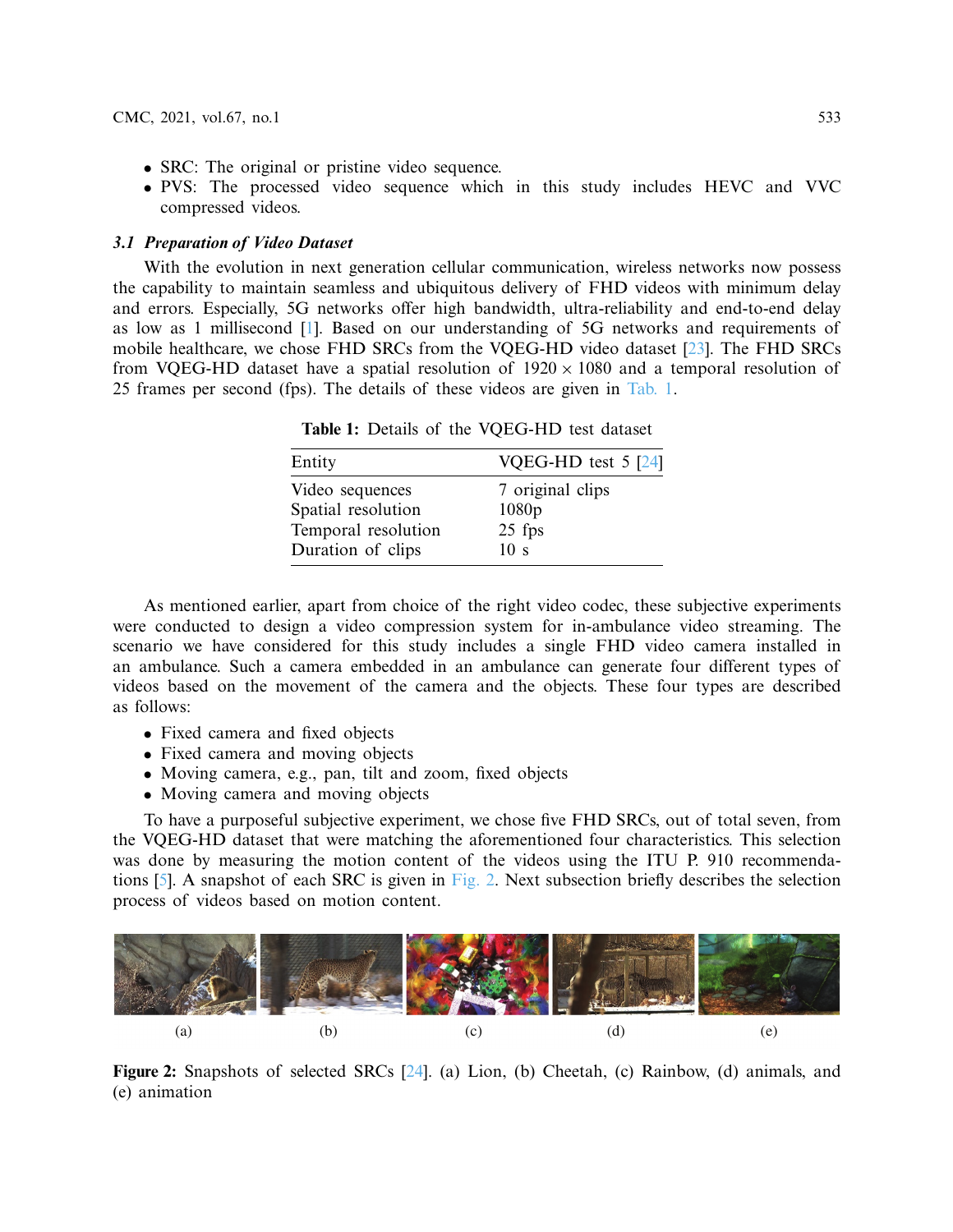#### *3.1.1 Selection of Videos Based on Motion Complexity*

The process of selecting videos based on motion content characteristics has been clearly laid down by ITU in the P. 910 recommendation [\[5\]](#page-17-2). The motion complexity of video sequences is estimated by measuring the spectral content in an SRC. The spectral content is further comprised of two different entities namely spatial information (SI) and temporal information (TI). SI contains the spatial detail of an SRC i.e., the information within each video frame. This is calculated using the Sobel filter which underscores the regions having a high spatial frequency that correspond to edge regions. Following equation is used to measure SI in an SRC.

$$
SI = MAX_{time}\{std_{space}[\text{Sobel}(f_n)]\}\tag{1}
$$

where, *stdspace* refers to standard deviation computed for all the pixels of each video frame that is filtered through the Sobel filter. A time series of SI is created by repeating this process for all frames  $f_n$  in an SRC and finally  $MAX_{time}$  represents SI as the maximum value from the computed time series.

Temporal information or TI is measured as the motion difference between two successive video frames of an SRC. It is calculated using the following two equations.

<span id="page-5-0"></span>
$$
M_n = f_n(i,j) - f_{n-1}(i,j) \tag{2}
$$

$$
TI = MAX_{time}\{std_{space}[M_n(i,j)]\}
$$
\n(3)

where,  $M_n$  is the motion difference feature of the SRC and  $f_n(i,j)$  in [Eq. \(2\)](#page-5-0) represents the pixel intensity on the *i*th row and *j*th column of the *n*th video frame of the SRC. The maximum value  $MAX_{time}$  of the time series of a set of standard deviation values  $std_{space}$  defines the TI of an SRC.

ITU P. 910 recommendation contains motion complexity calculations for grayscale SRCs only, whereas the SRCs selected for this study are in the true color format, i.e., 24-bit RGB. For this purpose, we have used a simple algorithm that calculates SI and TI for true color format video sequences. The pseudo code for this algorithm is available in [\[19\]](#page-17-10). The threshold was kept at 0.0904 for the Sobel filter and the method used for calculating the edges was convolution and the direction was kept as vertical.

SI and TI result in numerical values that range between 0–100, where higher values mean higher spectral content. [Fig. 3](#page-6-0) shows the calculated SI and TI values for each of the seven SRCs from the VQEG-HD video dataset. Finally, [Tab. 2](#page-6-1) summarizes the selection of five SRCs from the VQEG-HD dataset which was done carefully for conducting a meaningful subjective test. The table clearly shows how these SRCs were matched with the characteristics of an in-ambulance video streaming scenario. The other two videos in [Fig. 3,](#page-6-0) namely basketball match and a building with trees were not included in the tests in order to avoid redundancy.

The next step in our experiment design was to compress the videos using HEVC and VVC and the details for this process are given in the next subsection.

## *3.1.2 Preparation of PVSs from the SRCs*

After selection of SRCs, we compressed each video at eight different compression levels using both HEVC and VVC codecs. The compression levels are defined by eight quantization parameter (QP) values. Quantization parameter or QP performs non-uniform compression for each video frame of an SRC as compared to constant rate factor (CRF). The compression levels were selected based on the existing literature as explained in Section II of this paper. The flowchart in [Fig. 4](#page-7-0)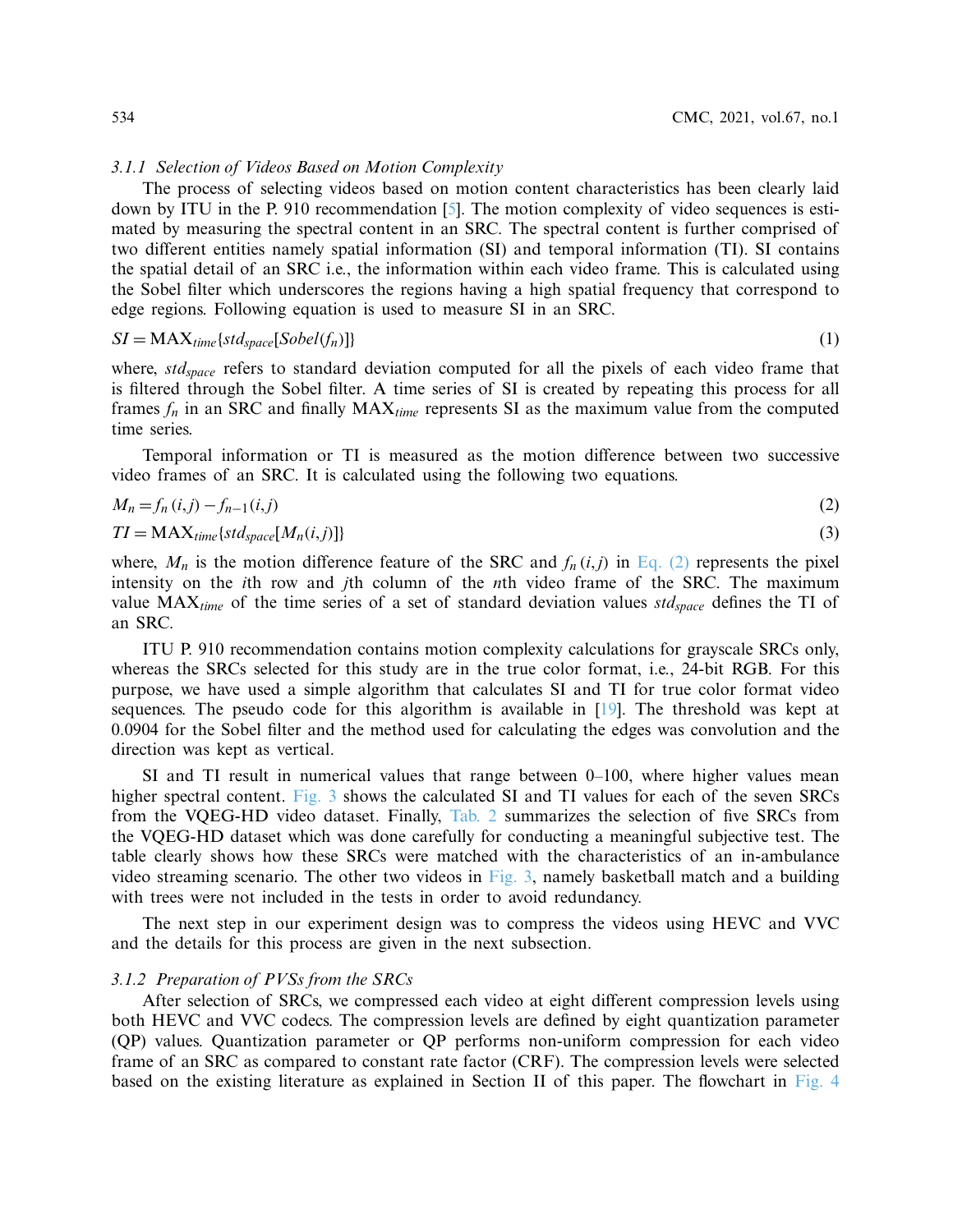gives a very clear explanation of what settings and profiles were used to compress the videos at eight QP levels.



**Figure 3:** SI-TI plot for FHD SRCs taken from VQEG-HD test dataset [\[24\]](#page-18-3)

| Video sequence | SI     | TI       | Explanation: How the SRCs match the characteristics of different in-ambulance video streams.                                                                                                                          |
|----------------|--------|----------|-----------------------------------------------------------------------------------------------------------------------------------------------------------------------------------------------------------------------|
| Lion           | High   | Very low | This SRC contains high spatial detail, but the frame-to-frame variation is very low. This represents<br>the scenario of fixed camera and fixed objects with high spatial information.                                 |
| Cheetah        | Medium | Medium   | In this SRC, the overall spectral content is medium which represents the scenario in which the<br>camera and objects both are moving slowly. The spatial detail of objects and frame-to-frame<br>variation is medium. |
| Rainbow        | High   | High     | With high spatial and temporal complexity, this SRC represents the moving camera and moving<br>objects scenario.                                                                                                      |
| Animals        | Low    | Low      | This SRC exhibits low spatial and temporal complexity which represents the scenario in which<br>both camera and objects are fixed and also the spatial detail of the objects is low.                                  |
| Animation      | High   | Medium   | With high spatial detail and medium frame-to-frame variation, this SRC represents fixed camera<br>and a lot of movement within objects.                                                                               |

<span id="page-6-1"></span><span id="page-6-0"></span>**Table 2:** Selection of videos for the subjective experiment

We used FFMPEG for HEVC compression and VTM 8.0 for VVC compression, where the former is commonly known as  $\times 265$  and the latter is freely made available by the developers of VVC. The VTM 8.0 was built on a Macintosh system running MAC OS Catalina using the clang version 11.0. The eight selected QP values range between 27 and 41 with a step size of two, i.e.,  $OP = 27$ , 29, 31, 33, 35, 37, 39 and 41. As both the encoders HEVC and VVC have been developed by the same developers, i.e., JVET, so the compression levels in terms of QP were kept the same for both.

When all the five SRCs are compressed using HEVC and VVC at eight compression levels, then forty PVSs are produced for each encoder. As the results of this subjective experiment will be used to develop a video compression system for live video streaming in connected ambulances, so we used the minimum delay profiles for both the encoders. For HEVC we used the zero-latency profile and for VVC we used the low delay profile. The spatial and temporal resolution along with the bit depth were kept at native, i.e.,  $1920 \times 1080$ , 24 fps and 8 bits per color channel respectively.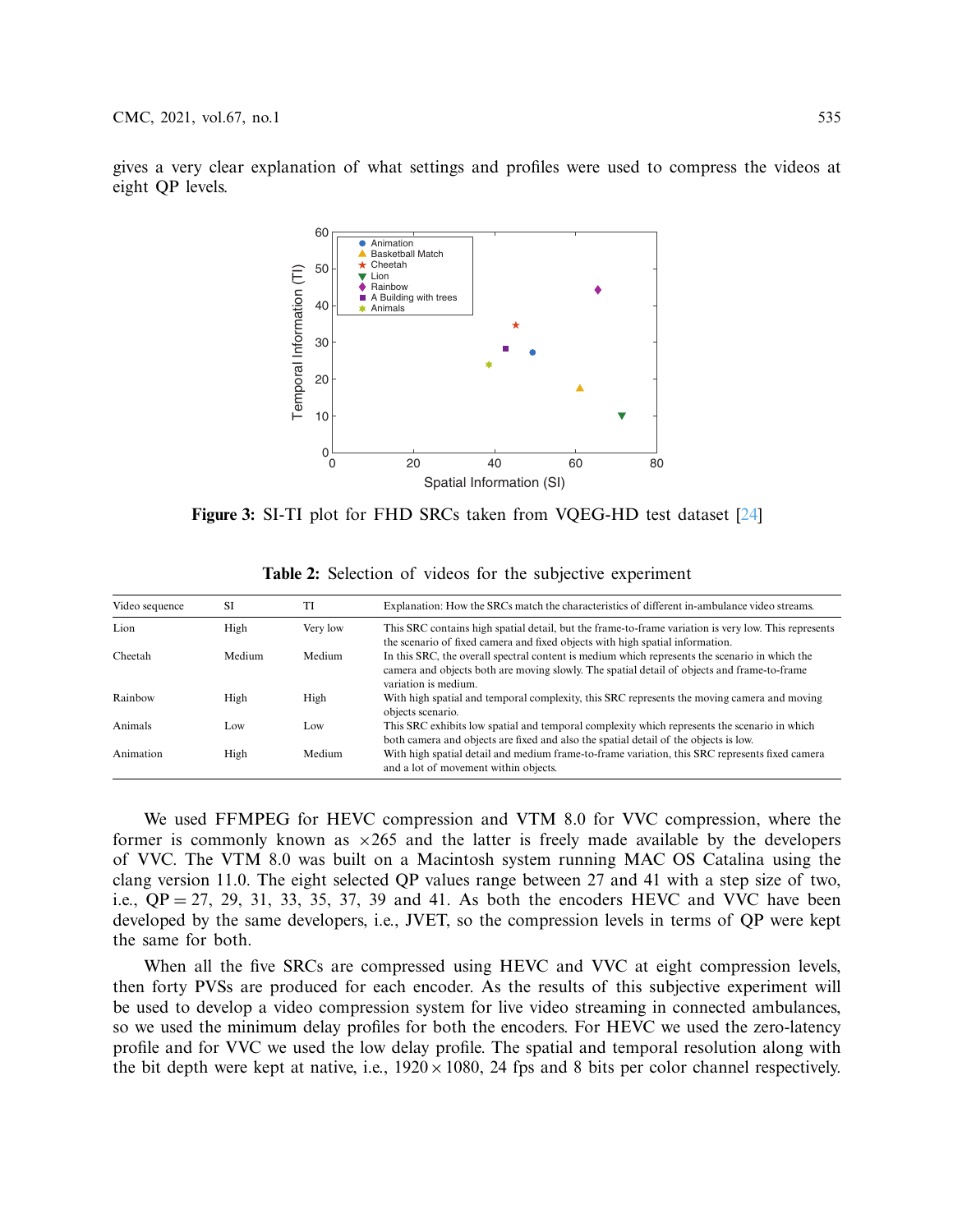

**Figure 4:** An illustration explaining the preparation of PVSs for the subjective experiment

<span id="page-7-0"></span>After selection and compression of SRCs, the next step of this experiment was the selection of participants which is briefly described in the next subsection.

## **3.2 Description of Participants**

The ITU recommends different subjective experiments and related measurements for differ-ent types of videos in the ITU-R BT.500-14 [\[6\]](#page-17-3) and ITU-T P.910 [\[5\]](#page-17-2). According to the ITU requirements number of non-expert participants required for a test should be minimum 15. As the videos used in this subjective experiment are general purpose videos, so we included non-expert participants in our test. A total of 24 participants took part in the subjective tests with a good mix of gender, age and qualification. The participants were from undergraduate, postgraduate and doctoral level and had no prior knowledge or experience about video quality assessment or related fields. The subjective measurements from these participants were refined for any outliers and the results are provided in section IV of this paper.

The test methodology and the setup for conducting the tests is explained in the next subsection.

## **3.3 Test Methodology and Experimental Setup**

#### *3.3.1 Scoring Method*

There are several methodologies for performing subjective experiments for multimedia services that are detailed in ITU-R BT.500-13 [\[6\]](#page-17-3) and ITU-T P.910 [\[5\]](#page-17-2). Based on our understanding of BT.500-14 [\[6\]](#page-17-3) and recent literature  $[18,19]$  $[18,19]$ , we have chosen the Double Stimulus Continuous Quality Scale (DSCQS) Type-II for our subjective experiment. The scale DSCQS Type II is suitable for estimating the subjective quality of videos that contain spatial impairments, e.g.,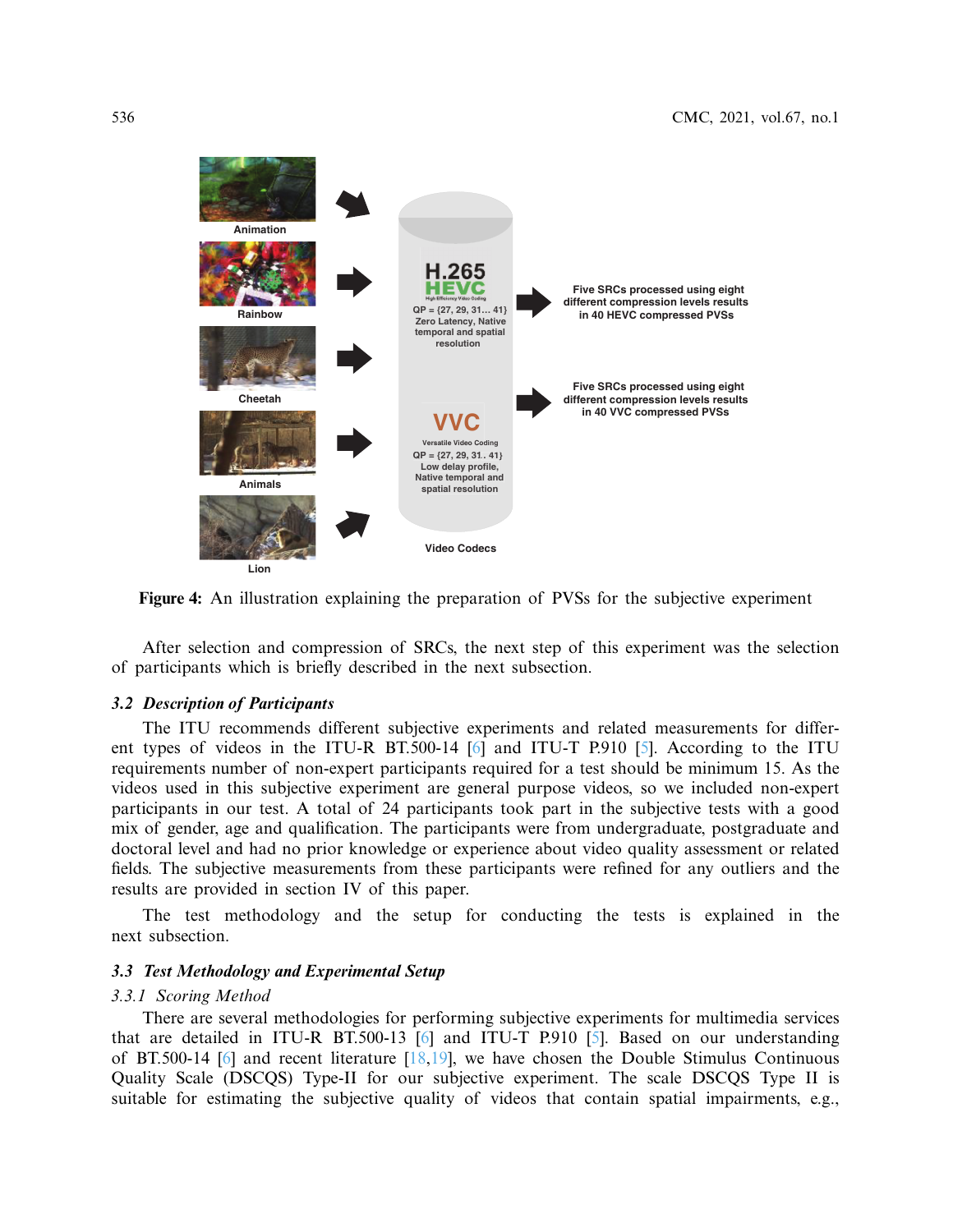compression. An equally divided five-point rating scale ranging between one and five is used, where one refers to poor quality and five refers to excellent quality. This scale is clearly defined in ITU-R BT 500-14 [\[6\]](#page-17-3). In DSCQS type-II, a participant is shown two videos side by side, out of which one is an SRC and the other a PVS. Unaware of which one is the SRC, the participants view both the videos simultaneously and based on their perception, score both the videos on the five-point continuous quality scale. The five-point ratings or scores are then converted to a normalized scale of 0–100 for ease of further calculations. The continuous quality scale, along with the normalized scale, is well defined in [Tab. 3.](#page-8-0)

| Category rating |                              |   | Opinion score Normalized scores |  |
|-----------------|------------------------------|---|---------------------------------|--|
| Visual quality  | Error visibility             |   |                                 |  |
| Excellent       | Imperceptible                |   | $80 - 100$                      |  |
| Good            | Perceptible but not annoying | 4 | $60 - 80$                       |  |
| Fair            | Slightly annoying            |   | $40 - 60$                       |  |
| Poor            | Annoying                     |   | $20 - 40$                       |  |
| Bad             | Very annoying                |   | $0 - 20$                        |  |

<span id="page-8-0"></span>**Table 3:** Continuous quality rating scale

The ratings of the participants are recorded and are referred as opinion scores (OS). The mean of these scores is known as the mean opinion score (MOS). Subjective measurements for DSCQS type II are usually recorded using the differential MOS (DMOS) which is calculated by taking the difference of MOS for the SRC and PVS. DMOS is calculated as follows:

$$
DMOS = MOS_{Pristine} - MOS_{Compressed} \tag{4}
$$

where,

$$
MOS = \frac{1}{N} \sum_{i=1}^{N} OS_i^m
$$
\n<sup>(5)</sup>

where,  $OS_i^m$  is the opinion score of *i*th  $(i = 1, 2, 3, ..., N)$  participant for the *m*th video sequence. An illustration of DSCQS type-II and differential opinion score (DOS) is given in [Fig. 5.](#page-9-0)

The next subsection explains the test environment and materials used in the subjective experiment.

## *3.3.2 Experimental Setup and the Subjective Test*

A room specifically designated for the subjective experiments was prepared which had white painted walls and no other visible distractions. A desk mounted with an FHD 21-inch LCD nonglare display was placed in the room along with a chair. The temperature level and gamma level for the display were kept at 6500 Kelvins and 2.2 respectively. The processing unit connected to the display was hidden under the desk to create a complete distraction free environment as per the strict guidelines for subjective experiments [\[6\]](#page-17-3). The viewing distance and angle were kept according to the FHD resolution as per the guidelines in [\[6\]](#page-17-3).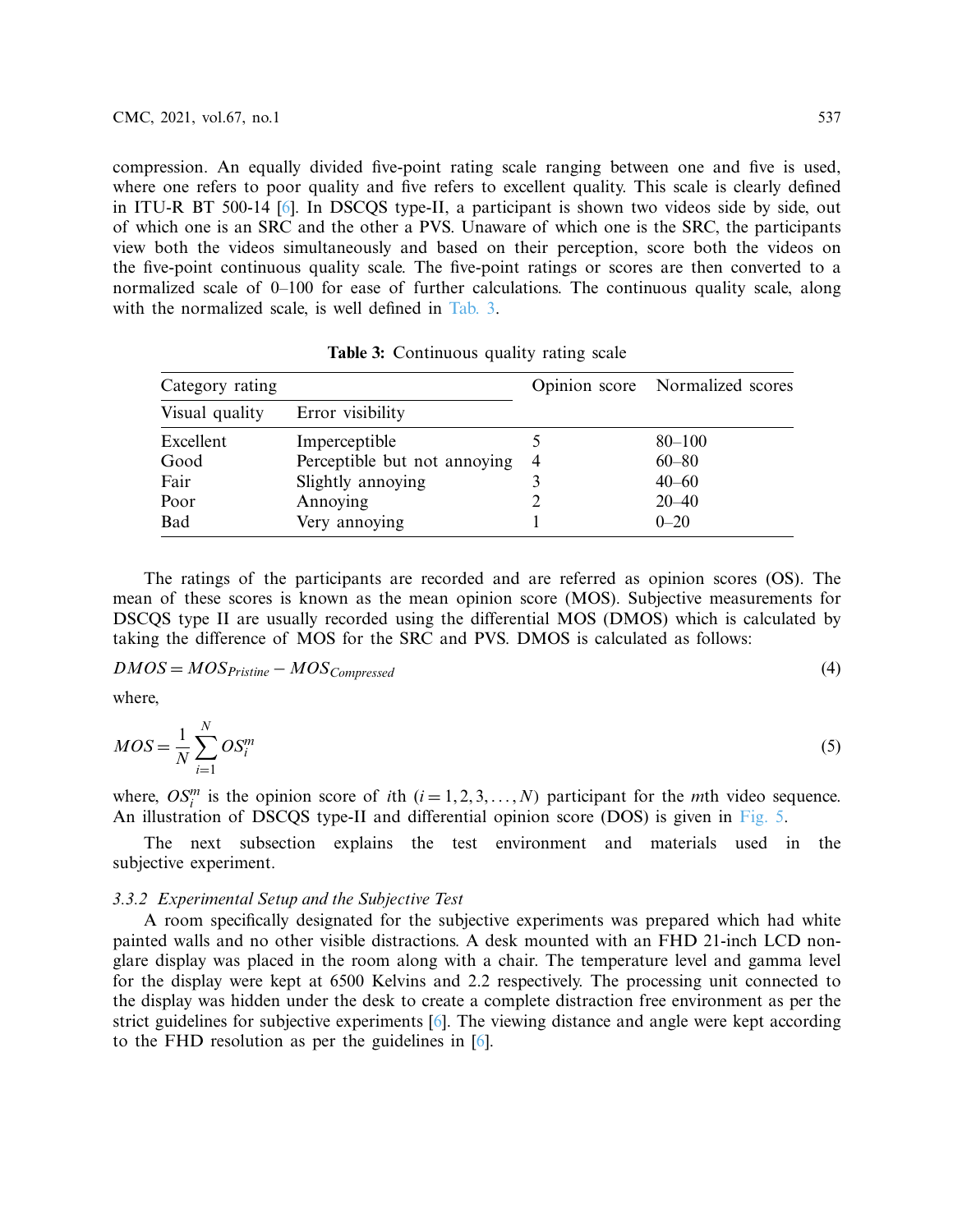

<span id="page-9-0"></span>**Figure 5:** Continuous quality rating scale DSCQS type-II

As VVC has very recently been standardized, so the conventional playback tools do not support it. Other open source tools used for subjective experiments also do not support smooth playback for VVC compressed videos, so for this reason we used the FFPLAY provided by FFMPEG. FFPLAY recently included necessary libraries to run a VVC compressed video as recently published studies were unable to use FFPLAY [\[3\]](#page-17-0).

The tests were conducted in two phases as ITU BT 500-14 recommends each test to be less than 30 minutes of duration to avoid participants being fatigued. First phase of the test included only HEVC compressed PVSs and second phase contained the VVC compressed PVSs. Both phases were conducted on two different days but with the same participants. After completion of the tests, the MOS and DMOS were calculated from the subjective measurements for each test condition.

In the next section we have provided detailed results from refining the subjective measurements to an in-depth analysis of which encoder outperforms other in terms of compression ratio, perceptual quality and bitrate savings.

### **4 Results and Discussion**

## **4.1 Refining the Subjective Scores**

After we successfully conducted both the phases of the subjective experiment and we proceeded with refining the recorded measurements. The refinement process is done so that only those scores are kept that represent the accurate perceptual quality of PVSs. Observers, whose scores contain outliers are not considered in further calculation and representation of results. For this purpose, ITU BT. 500-14 has provided very clear methods in annex 1 for screening the subjective measurements [\[6\]](#page-17-3). After screening the scores of each observer, we were able to detect outliers from only one observer and consequently we discarded the scores of that observer. The boxplots in [Figs. 6](#page-10-0) and [7](#page-11-0) are a representation of subjective measurements from all the twenty-four test participants and contain outliers as well. It can be seen that for both, HEVC and VVC compressed videos, outliers are detected for only one video sequence, i.e., Animals.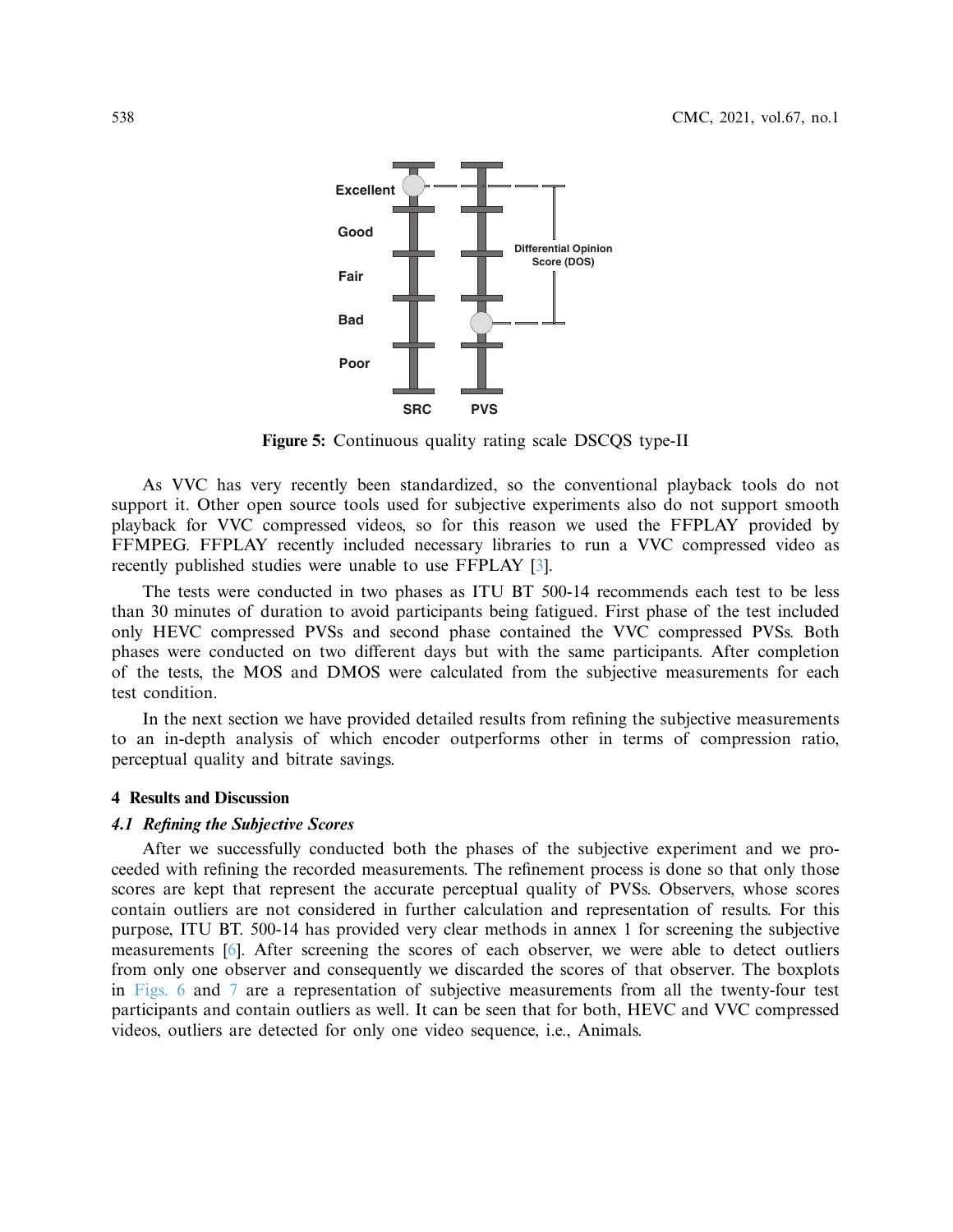

<span id="page-10-0"></span>**Figure 6:** Boxplots for DMOS for HEVC compressed videos. (a) Lion, (b) Cheetah, (c) Rainbow, (d) animals, and (e) animation. The '+' marker shows outliers which can be seen in [Fig. 6d](#page-10-0)

Observing the boxplots for the HEVC compressed PVS Animals in [Fig. 6d,](#page-10-0) it can be seen that outliers were detected for three compression levels, i.e.,  $QP = 35$ ,  $37 \& 41$ . For all other PVSs, it can be seen that no outliers are detected. Based on these results, we scrutinized the subjective measurements and were able to discard the scores of one participant that resulted in these outliers. Similar trend can be observed in the boxplots for the VVC compressed PVS Animals in [Fig. 7d,](#page-11-0) as outliers can be seen for four different compression levels i.e.,  $QP = 33$ , 35, 37 & 39. This led us to examine the subjective scores for VVC compressed videos and we were able to discard the scores of the participant that was leading to outliers.

Based on this screening process, the results presented in further sections are based on subjective measurements from twenty-three participants.

## **4.2 Subjective Test Results for Both Video Codecs**

This subsection discusses the subjective test results in detail for both the video codecs under study. Observing the bar-graphs in [Fig. 8](#page-12-0) for each HEVC compressed video sequence, it can be observed that the videos compressed at  $OP = 27$  have DMOS between 1 to 20 which corresponds to excellent quality according to the continuous quality scale in [Tab. 3.](#page-8-0) Similar trend can be observed for videos compressed at *QP* = 29 except for the PVS Rainbow as its DMOS lies between 20 to 40 which translates to good quality. As the video sequence Rainbow contains high spectral contents, as shown in [Fig. 3,](#page-6-0) so it is expected that the compression artefacts in this video are more visible to human eye, hence resulting in a higher DMOS. Observing the results for further compression levels of  $QP = 31, 33, 35$  and 37 it can be seen that all the PVSs exhibit good quality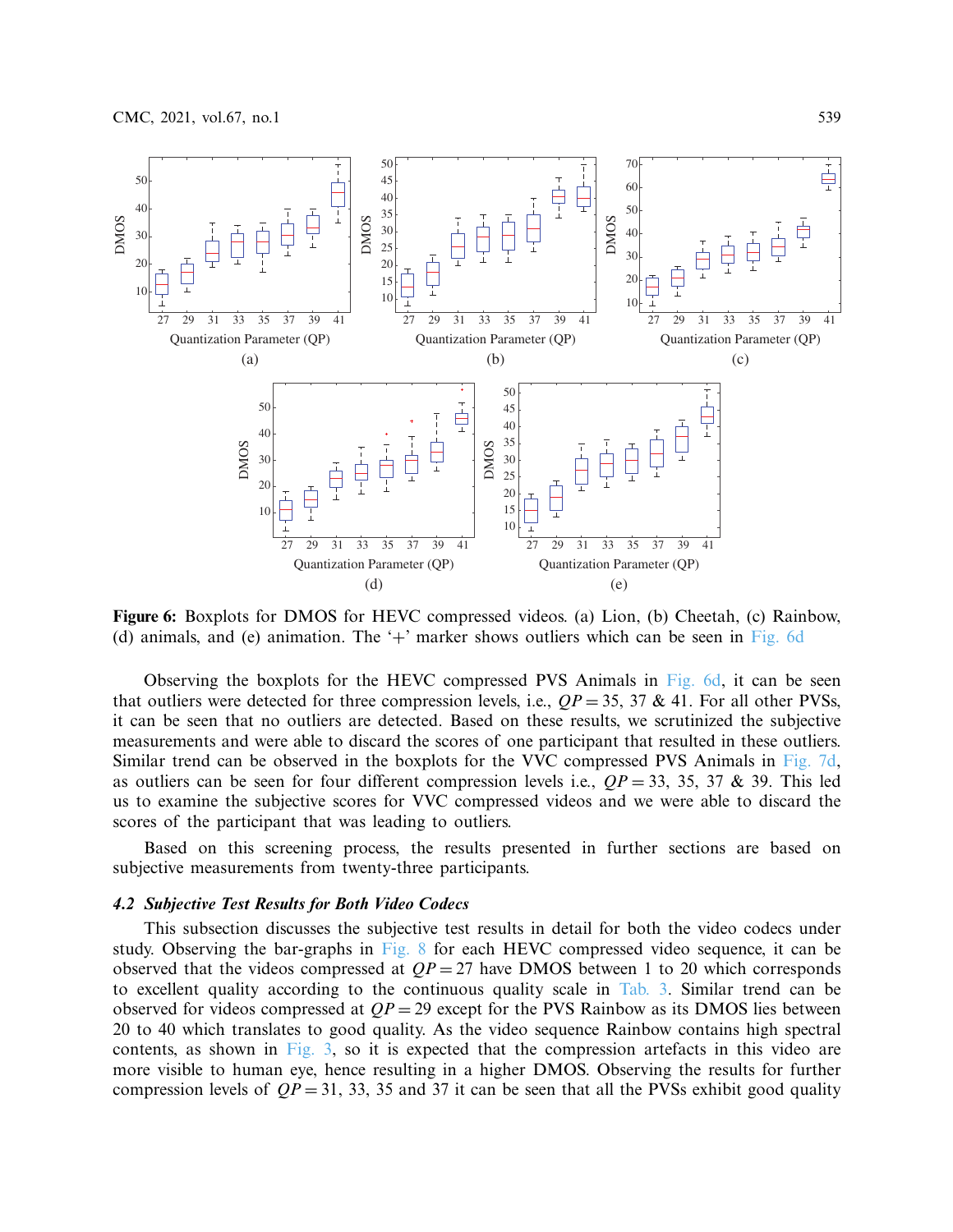with a DMOS range between 21 to 40 according to the continuous quality rating scale in [Tab. 3.](#page-8-0) This shows that the test participants were not able to accurately identify the compression artefacts in HEVC compressed FHD videos for *QP* range of 31–37. For the last two compression levels  $QP = 39$  and 41 the results are a mix of good and fair quality. The video sequences Lion, Animals and Animation have a DMOS between 21 to 60 which corresponds to good and fair quality for QP values of 39 and 41 respectively. Whereas, the video sequence Cheetah exhibits fair quality with a DMOS ranging between 41 to 60 for both QP values. Finally, the video sequence Rainbow exhibits fair and bad quality with a DMOS ranging between 41 to 80 for QP values of 39 and 41 respectively. The peculiarity of the video sequence Rainbow is due to its high temporal and spatial content which corresponds to the scenario in which a moving camera is capturing moving objects as explained in [Tab. 2.](#page-6-1)



<span id="page-11-0"></span>**Figure 7:** Boxplots for DMOS for VVC compressed videos. (a) Lion, (b) Cheetah, (c) Rainbow, (d) animals, and (e) animation. The  $+$  marker shows outliers which can be seen in [Fig. 7d](#page-11-0)

Further, observing the bar-graphs in [Fig. 8](#page-12-0) it can be seen that the DMOS for VVC compressed PVSs is slightly different than HEVC compressed PVSs. For all the 40 PVSs, it can be seen that for videos compressed at  $P = 27$  and 29 the DMOS ranges between 1 to 20 which corresponds to excellent video quality. This trend is the same as HEVC compressed PVSs except for the video Rainbow. Further, for  $QP = 31$ , the DMOS for the videos Lion and Animals follow the same trend as lower QP values. Whereas, the videos Cheetah, Rainbow and Animation exhibit good quality and their DMOS ranges between 41 to 60. For higher QP values ranging between 33 and 37, the DMOS ranges between 21 to 40 which corresponds to good video quality. This shows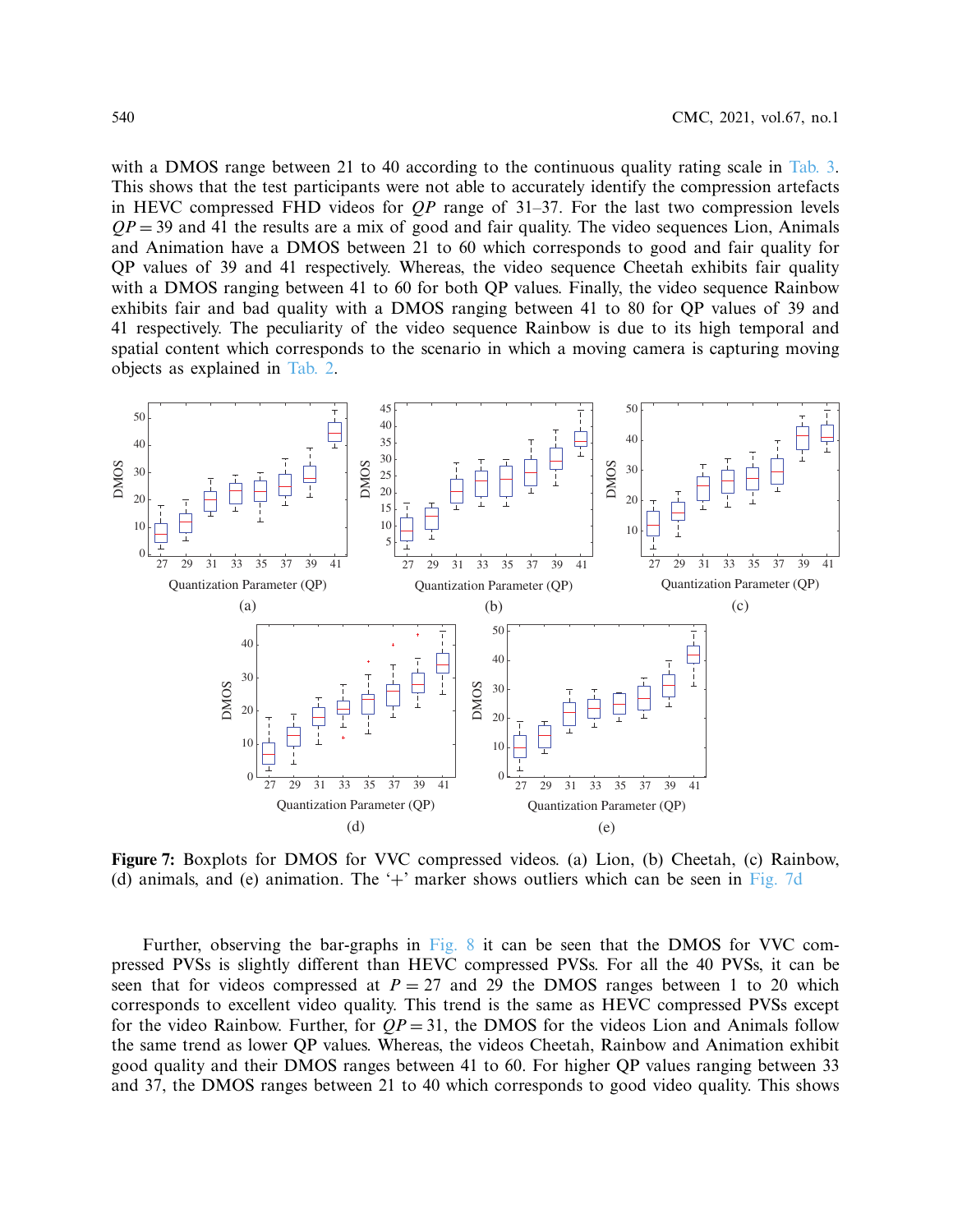that for content compressed using VVC, the participants were unable to differentiate compression artefacts even when compression level was higher. Similar trend can be seen for PVSs compressed at  $QP = 39$  except for the Rainbow video sequence. Finally, for  $QP = 41$ , the PVSs Lion, Rainbow and Animation show DMOS values ranging between 41 to 60 which translates to fair video quality according to the continuous quality scale in [Tab. 3.](#page-8-0) Rest of the PVSs compressed at  $QP = 41$  exhibit good quality.

The next subsections explain the subjective results further in detail from different perspectives.



<span id="page-12-0"></span>**Figure 8:** Bar Graphs for DMOS for HEVC and VVC Compressed videos for all eight QP values. (a) Lion, (b) Cheetah, (c) Rainbow, (d) animals, and (e) animation

### **4.3 Rate-Quality: DMOS vs. Bitrate**

In this subsection, we have discussed the results in terms of rate-quality for both HEVC and VVC compressed videos. A rate quality curve helps understand the bitrate requirements for a video codec to encode at a certain quality level.

Observing the graphs in [Fig. 9](#page-13-0) it can be seen that for HEVC compressed video sequences, excellent quality can be achieved at a bitrate ranging between 2.5 Mbps to 4 Mbps, for videos that contain low to medium level spectral content in them. The markers in these figures represent eight QP levels and the bitrates ranging between 2.5 Mbps to 4 Mbps correspond to QP 27 and 29. But for achieving excellent quality for videos containing high spectral content i.e., high motion complexity, the bitrate ranges between 6 Mbps to 9 Mbps. This can be seen in [Fig. 9c](#page-13-0) which shows results for the video sequence Lion. Further it can be noticed that for achieving good quality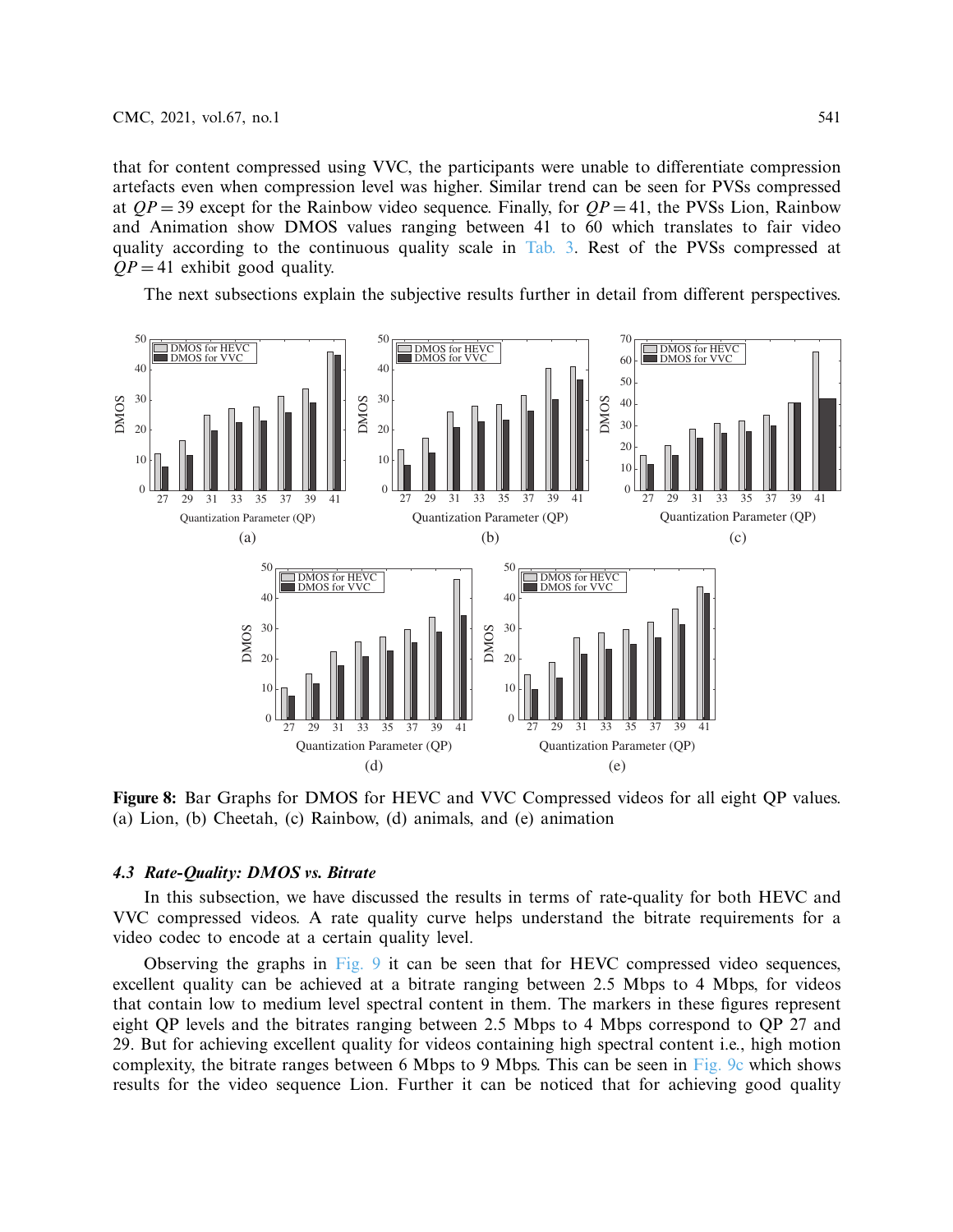level the bitrate requirements, for videos with low to medium motion complexity, range between 0.5 Mbps to 2 Mbps for HEVC compressed content. These bitrates correspond to QP values ranging between 31 to 37. But this is not the case for videos containing high spectral content, as it can be seen in [Fig. 9c](#page-13-0) that for achieving good quality the bitrate needs to be between 2 Mbps to 5 Mbps. Regardless of the spectral content of the videos, for HEVC, excellent and good quality levels can be achieved at bitrates ranging between 2.5 Mbps to 9 Mbps and 0.5 Mbps to 5 Mbps respectively. Further calculations show that HEVC compression in FHD videos can achieve a compression ratio ranging between 119:1 to 390:1 while maintaining excellent quality and 198:1 to 1300:1 while maintaining good quality. The variations in bitrate requirement and compression ratio is because every video contains different spatial and temporal complexity.



<span id="page-13-0"></span>**Figure 9:** Rate-quality curves depicting the variation of DMOS with bitrate for both HEVC and VVC. (a) Lion, (b) Cheetah, (c) Rainbow, (d) animals, and (e) animation

For VVC compressed videos, it can be seen in [Fig. 9](#page-13-0) that the bitrate requirements are less as compared to HEVC. For achieving *excellent* quality in VVC based compression, the bitrate requirements range between 1 and 2.5 Mbps for videos with low-medium motion complexity. These bitrates correspond to QP values of 27 to 31. Further for videos with same motion complexity, *good* quality can be achieved with a bitrate ranging between 0.3 to 1 Mbps. These bitrates correspond to VVC PVSs that are compressed at QP levels of 33 to 37 and in some cases 39 as can be seen in [Fig. 9.](#page-13-0) Like HEVC compressed videos, similar trend can be seen for VVC compressed videos when it comes to videos containing high spectral content. Bitrate ranging between 4 to 6 Mbps is required to achieve *excellent* quality and 1.5 to 4.5 Mbps is required to achieve *good* quality. Overall, maintaining *excellent* video quality in FHD videos using VVC based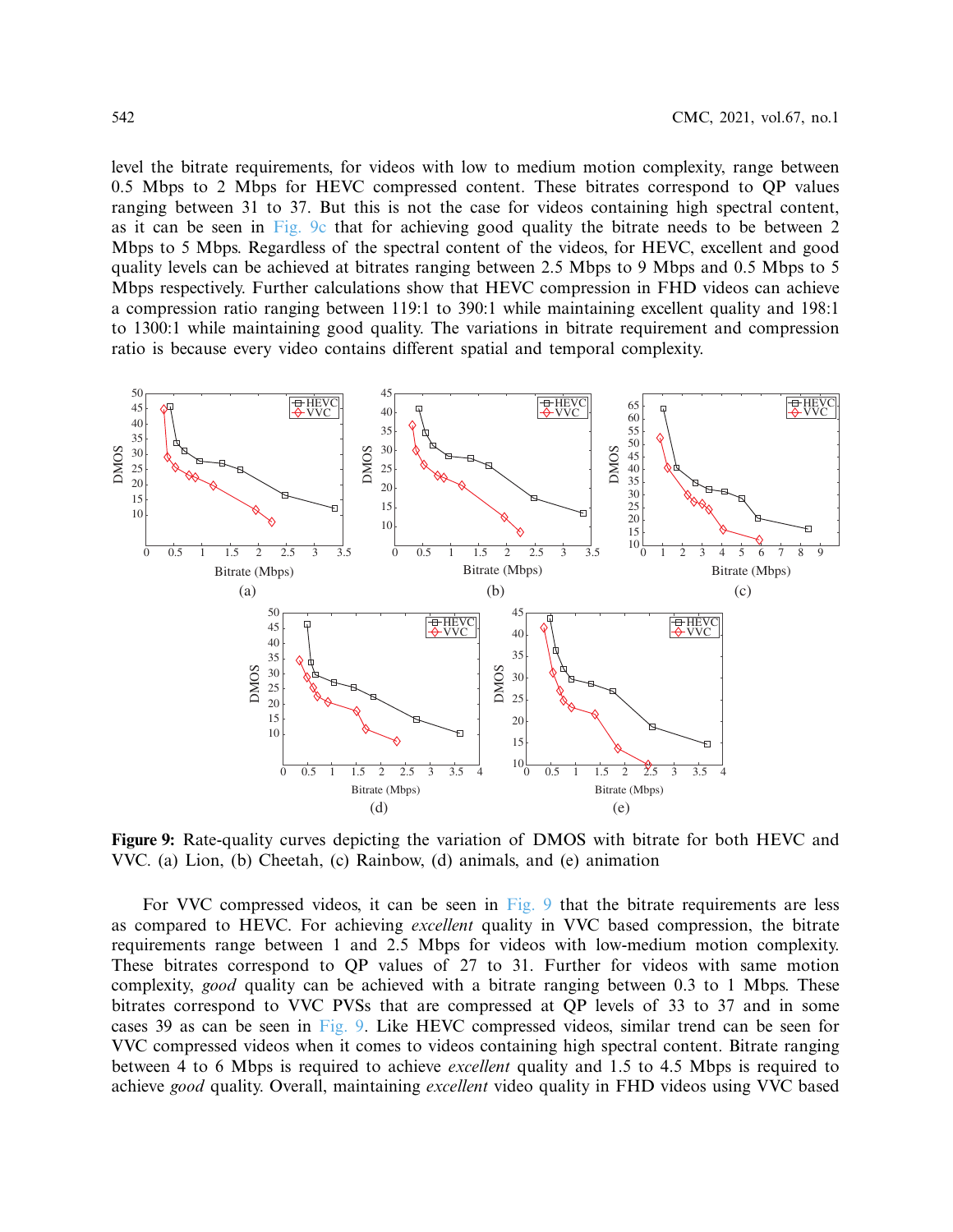compression is achievable at bitrates ranging between 1 to 6 Mbps and for *good* quality between 0.3 to 4.5 Mbps. Further calculations for VVC compressed FHD videos show that a compression ratio ranging between 168:1 to 592:1 can be achieved while maintaining *excellent* video quality and 299:1 to 1600:1 can be achieved while maintaining *good* quality.

It was mentioned in earlier sections of this paper, VVC being the potential successor of HEVC promises upto 50% savings in terms of bitrate while maintaining same video quality. From the results presented in this subsection it can be inferred that VVC compressed videos have a significantly less bitrate as compared to HEVC compressed videos while maintain the same quality levels. In [Tab. 4](#page-14-0) we have presented results in terms of bitrate savings for VVC codec as compared to HEVC. It can be seen that VVC can achieve upto 40% of bitrate savings compared to its predecessor HEVC.

| Compression level | Bitrate savings $(\%)$ |       |       |       |       |  |  |  |
|-------------------|------------------------|-------|-------|-------|-------|--|--|--|
|                   | A                      | B     | C     | D     | Е     |  |  |  |
| QP 27             | 33.33                  | 28.85 | 29.52 | 35.55 | 32.60 |  |  |  |
| QP 29             | 21.13                  | 31.40 | 30.14 | 37.94 | 27.18 |  |  |  |
| QP 31             | 28.57                  | 36.36 | 33.33 | 18.26 | 20.45 |  |  |  |
| QP 33             | 35.29                  | 39.47 | 27.40 | 36.11 | 30.30 |  |  |  |
| QP 35             | 20.00                  | 36.66 | 22.61 | 32.30 | 17.39 |  |  |  |
| QP 37             | 23.36                  | 31.18 | 14.93 | 6.05  | 10.04 |  |  |  |
| QP 39             | 30.23                  | 22.20 | 9.30  | 13.92 | 9.93  |  |  |  |
| <b>OP 41</b>      | 26.06                  | 15.75 | 6.15  | 11.27 | 4.64  |  |  |  |

<span id="page-14-0"></span>**Table 4:** Bitrate savings (%) for VVC per PVS compared to HEVC

In the next subsection we have summarized the performance of HEVC compared to VVC by measuring the degree of overlap between the two codecs in terms of perceptual quality.

## **4.4 Degree of Overlap: VVC vs. HEVC in Terms of Quality**

[Tabs. 5](#page-15-0) and [6](#page-15-1) show the results in terms of continuous quality rating with five categories namely excellent, good, fair, bad and poor as shown in [Tab. 3.](#page-8-0) These five categories from both tables are used to measure the degree of overlap between VVC and HEVC. A flag of '1' assigned if both video codecs exhibit same quality rating for a single test condition, otherwise '0' is assigned. Here test condition refers to compression level in terms of QP. For example, observing [Tabs. 5](#page-15-0) and [6,](#page-15-1) it can be seen that the video sequence Animation has the same quality rating for all eight test conditions for both VVC and HEVC video encoder. After assigning flags to each test condition, following calculation is done to estimate the degree of Overlap for all the videos.

<span id="page-14-1"></span>
$$
\% \text{ Degree of Overlap} = \frac{\text{Sum of all Flags}}{\text{Number of test conditions}}\tag{6}
$$

For each SRC, total test conditions were eight in terms of QP for both video encoders. Using Eq.  $(6)$  we calculated the degree of overlap in terms of quality across both video encoders and the results are shown in [Fig. 10.](#page-15-2) It can be observed that the video sequence Rainbow having high temporal and spatial complexity, has the lowest degree of overlap which amounts to 62.5%, whereas the video sequence Animation has 100% degree of overlap. The clips Cheetah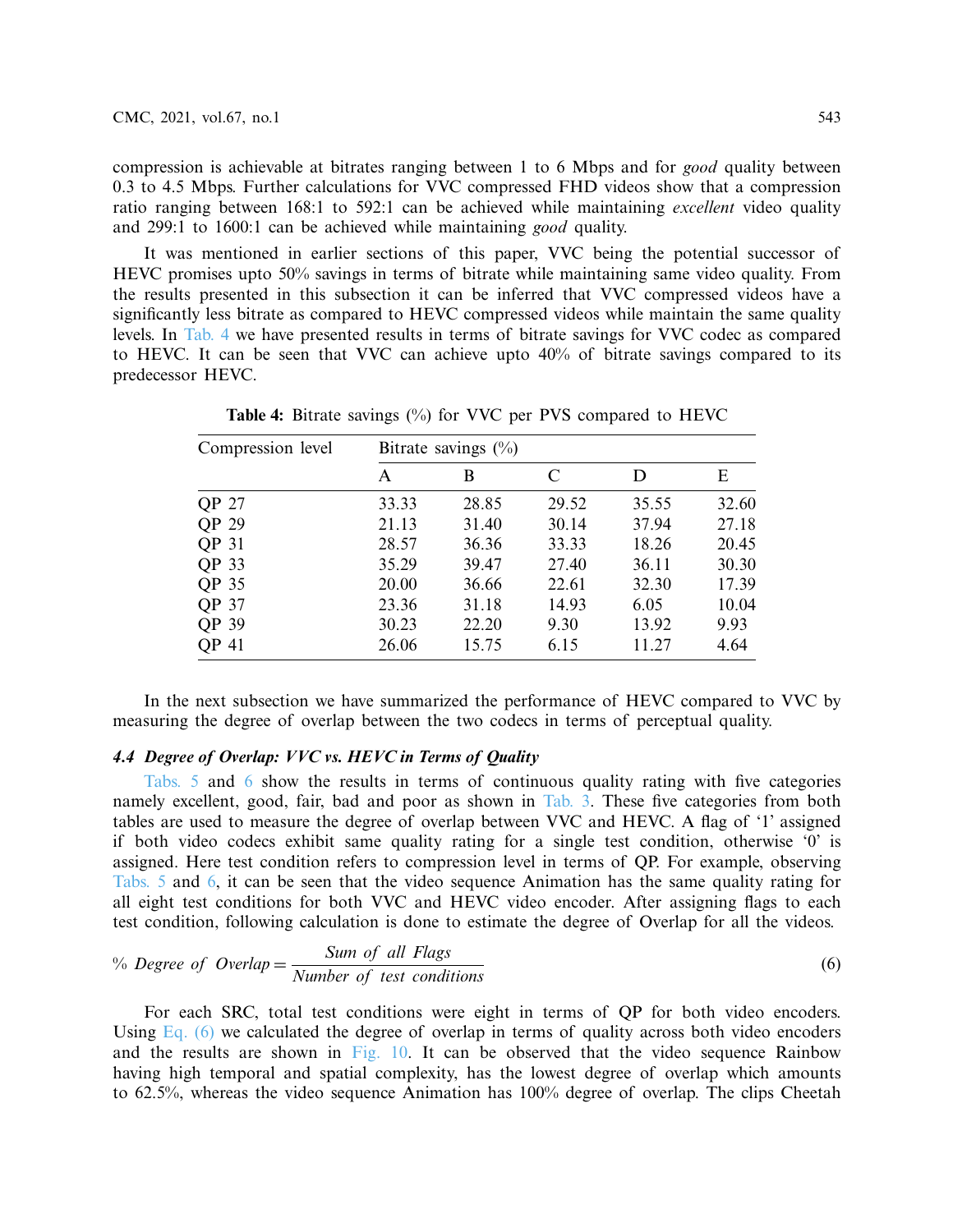and Animals have the same degree of overlap that amounts to 75%, and the clip Lion shows 87.5% degree of overlap across both encoders. Finally, the overall degree of overlap for both video encoders amounts to 71%.

<span id="page-15-0"></span>**Table 5:** Continuous quality scale-based categorization of subjective DMOS for the HEVC compressed videos

| Video<br>sequences              | Quantization parameter (QP) |                   |              |              |              |              |                      |                     |  |
|---------------------------------|-----------------------------|-------------------|--------------|--------------|--------------|--------------|----------------------|---------------------|--|
|                                 | <b>OP 27</b>                | OP 29             | <b>QP 31</b> | <b>QP 33</b> | <b>OP 35</b> | <b>QP 37</b> | OP 39                | <b>QP 41</b>        |  |
| Lion<br>Cheetah                 | Excellent                   | Excellent         | Good         |              |              |              | Good                 | Fair<br>Fair        |  |
| Rainbow<br>Animals<br>Animation |                             | Good<br>Excellent |              |              |              |              | Fair<br>Good<br>Good | Bad<br>Fair<br>Fair |  |

<span id="page-15-1"></span>**Table 6:** Continuous quality scale-based categorization of subjective DMOS for the VVC compressed videos

| Quantization parameter (QP) |              |              |              |              |              |              |              |  |
|-----------------------------|--------------|--------------|--------------|--------------|--------------|--------------|--------------|--|
| <b>QP 27</b>                | <b>OP 29</b> | <b>QP 31</b> | <b>QP 33</b> | <b>OP 35</b> | <b>QP 37</b> | <b>QP 39</b> | <b>OP 41</b> |  |
| Excellent                   | Excellent    |              | Good         |              |              | Good         | Fair         |  |
|                             | Good         |              |              |              |              |              | Good         |  |
|                             |              |              |              |              |              |              | Fair         |  |
|                             | Excellent    |              |              |              |              | Good         | Good<br>Fair |  |
|                             |              | Good         |              |              |              |              |              |  |



<span id="page-15-2"></span>Figure 10: Degree of overlap across both video codecs in terms of perceptual quality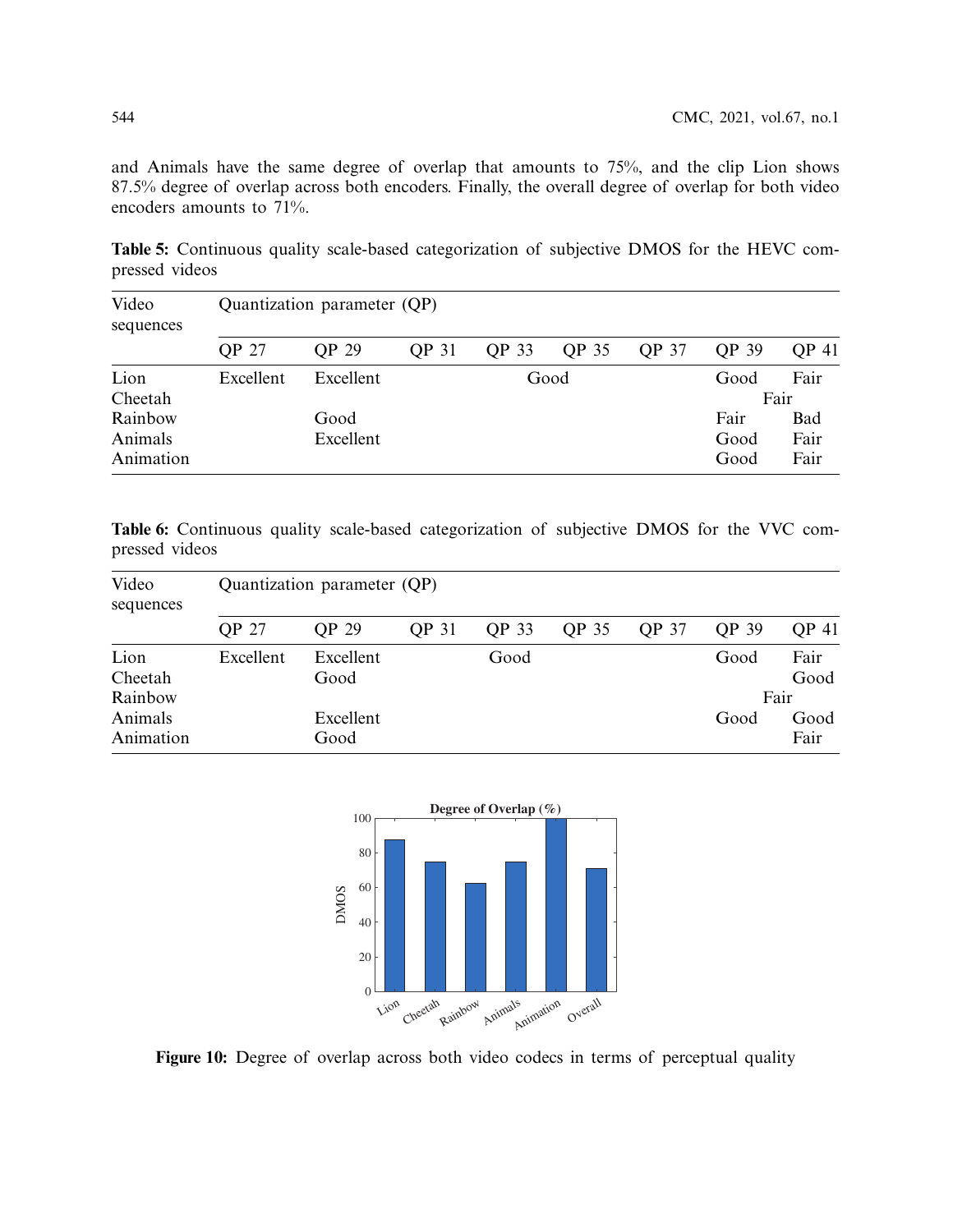This shows that VVC and HEVC have a high degree of overlap in terms of perceptual quality. Observing [Tabs. 5](#page-15-0) and [6,](#page-15-1) it can be seen that VVC compressed videos exhibit better quality rating in some cases, especially at higher compression levels, but 71% overlap means HEVC can provide almost the same level of quality as VVC.

## **5 Conclusion**

In this paper, a detailed subjective study was presented to compare two state-of-the-art video encoders HEVC and VVC in terms of estimating the impact of compression on perceptual quality. Eight different test conditions were used on five unique SRCs taken from VQEG-HD test dataset which resulted in forty PVSs for each encoder. A subjective test comprising of 24 participants was conducted in two separate phases for both HEVC and VVC processed videos. The subjective tests were carefully planned, structured and conducted by strictly maintaining every recommendation of ITU BT-500-14. We covered all the aspects of impact of compression artefacts, in terms of QP, on perceptual quality by recording the subjective ratings from all the test participants and processing them further to have valuable results.

Based on our findings, it can be concluded that for FHD videos VVC outperforms HEVC significantly in terms of bitrate savings. Our results show that VVC can reduce bitrates upto  $40\%$ , hence resulting in reduction of bandwidth and storage consumption, while maintaining same or even better visual quality as HEVC. For achieving excellent video quality in compressed FHD videos, VVC requires a bitrate of 1 Mbps to 6 Mbps which is substantially lower than what is required by HEVC i.e., 2.5 Mbps to 9 Mbps. Furthermore, our findings conclude that in terms of quality, there is an overall 71% degree of overlap across both the video encoders for all the considered test conditions.

As mentioned earlier, the results from this study will be used to develop a video streaming system for mobile healthcare and based on our reported results and findings, we conclude that VVC can save substantial amount of bandwidth and storage as compared to its predecessor HEVC. But HEVC, being commercially available for a long time qualifies for real time video streaming applications, whereas VVC is relatively very new and has recently been standardized. On the time of writing, VVC, in its current state, cannot be used in real-time video streaming applications and services as the compression times are much higher as compared to HEVC. The aim of this study was to estimate the performance of VVC as compared to HEVC for its future use in real-time applications such as connected ambulance.

**Funding Statement:** This research was supported by Innovate UK, which is a part of UK Research & Innovation, and Pangea Connected Ltd., under the Knowledge Transfer Partnership (KTP) program (Project No. 11433).

**Conflicts of Interest:** The authors declare that they have no conflicts of interest to report regarding the present study.

## **References**

- <span id="page-16-0"></span>[1] M. A. Usman, N. Y. Philip and C. Politis, "5G enabled mobile healthcare for ambulances," in *IEEE Globecom Workshops*, Waikoloa, Hawaii, USA, 2019.
- <span id="page-16-1"></span>[2] M. A. Usman, M. R. Usman and S. Y. Shin, "Exploiting the spatio-temporal attributes of HD videos: A bandwidth efficient approach," *IEEE Transactions on Circuits and Systems for Video Technology*, vol. 28, no. 9, pp. 2418–2422, 2018.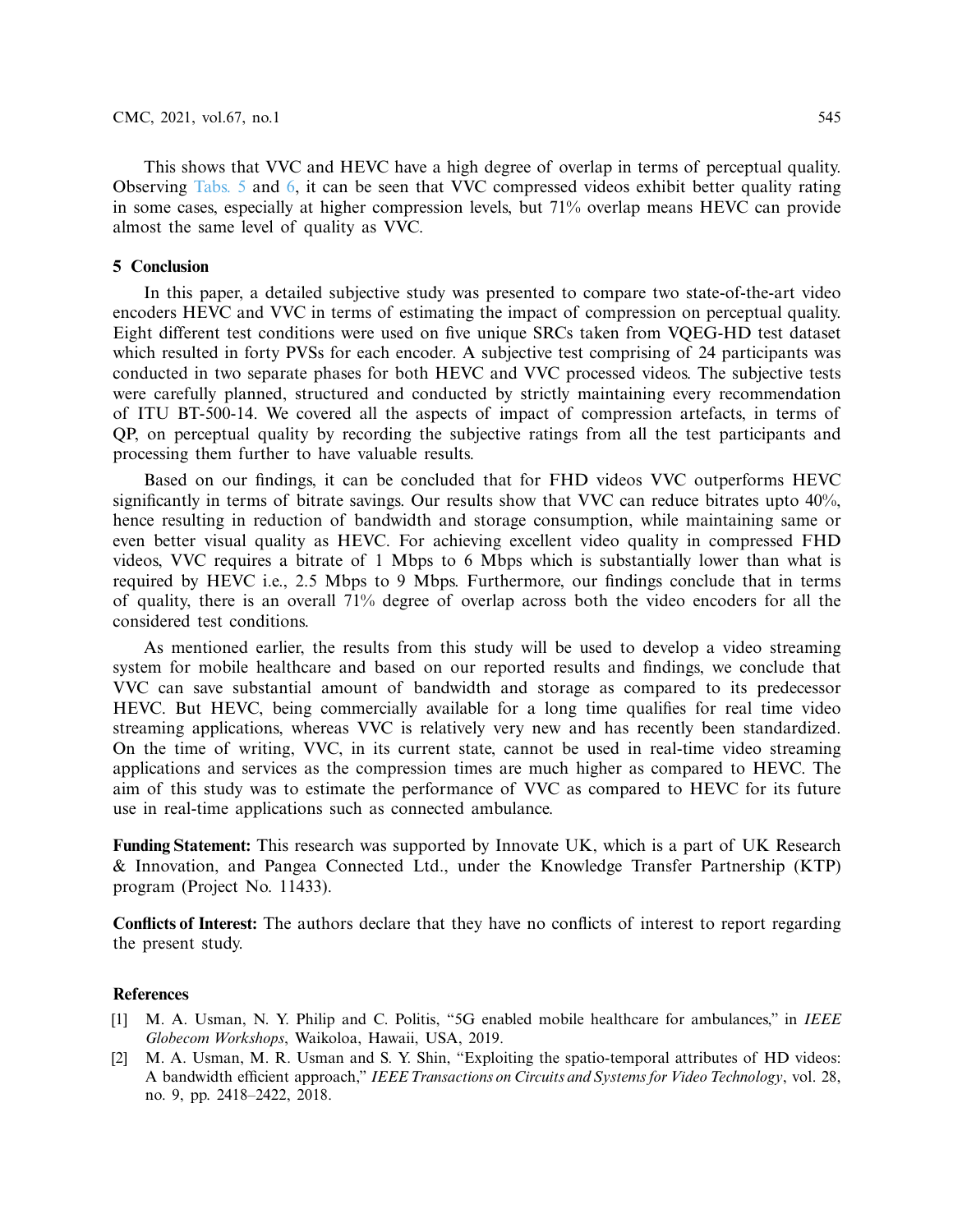- <span id="page-17-0"></span>[3] A. S. Panayides, M. S. Pattichis, M. Pantziaris, A. G. Constantinides and C. S. Pattichis, "The battle of the video codecs in the healthcare domain-a comparative performance evaluation study leveraging VVC and AV1," *IEEE Access*, vol. 8, pp. 11469–11481, 2020.
- <span id="page-17-1"></span>[4] Fraunhofer Heinrich Hertz Institute, Joint Video Experts Team (JVET), "Joint Video Experts Team (JVET), Test Model 8 of Versatile Video Coding (VTM 8)," 2020. [Online] [https://vcgit.hhi.fraunhofer.](https://vcgit.hhi.fraunhofer.de/jvet/VVCSoftware_VTM) [de/jvet/VVCSoftware\\_VTM.](https://vcgit.hhi.fraunhofer.de/jvet/VVCSoftware_VTM)
- <span id="page-17-2"></span>[5] ITU-T Recommendation, Audiovisual quality in multimedia services, P. 910, "Subjective video quality assessment methods for multimedia applications," 2008. [Online] [https://www.itu.int/rec/T-REC-P.910-](https://www.itu.int/rec/T-REC-P.910-200804-I) [200804-I.](https://www.itu.int/rec/T-REC-P.910-200804-I)
- <span id="page-17-3"></span>[6] ITU-R. Recommendation, BT. 500-14, "Methodology for the subjective assessment of the quality of television images," 2019. [Online] [https://www.itu.int/rec/R-REC-BT.500.](https://www.itu.int/rec/R-REC-BT.500)
- <span id="page-17-4"></span>[7] Q. Zhang, J. Liu and G. Zhao, "Towards 5G enabled tactile robotic telesurgery," in, arXiv:1803.03586, 2018.
- <span id="page-17-5"></span>[8] L. Leveque, H. Liu, S. Baraković, J. B. Husić, M. Martini et al., "On the subjective assessment of the perceived quality of medical images and videos," in *10th IEEE Int. Conf. on Quality of Multimedia Experience (QoMEX)*, Sardinia, Italy, 2018.
- <span id="page-17-6"></span>[9] A. S. Panayides, M. S. Pattichis and C. S. Pattichis, "Mobile health systems use diagnostically driven medical video technologies," *IEEE Signal Processing Magazine*, vol. 30, no. 6, pp. 163–172, 2013.
- [10] A. Panayides, M. S. Pattichis, C. S. Pattichis, C. N. Schizas, A. Spanias *et al.,* "An overview of recent end-to-end wireless medical video telemedicine systems using 3G," in *Annual Int. Conf. of the IEEE Engineering in Medicine and Biology*, Buenos Aires, Argentina, pp. 1045–1048, 2010.
- [11] A. Panayides, M. S. Pattichis, C. S. Pattichis, C. P. Loizou, M. Pantziaris *et al.,* "Atherosclerotic plaque ultrasound video encoding, wireless transmission, and quality assessment using H. 264," *IEEE Transactions on Information Technology in Biomedicine*, vol. 15, no. 3, pp. 387–397, 2011.
- [12] C. J. Debono, B. W. Micallef, N. Y. Philip, A. Alinejad, R. S. H. Istepanian *et al.,* "Cross-layer design for optimized region of interest of ultrasound video data over mobile WiMAX," *IEEE Transactions on Information Technology in Biomedicine*, vol. 16, no. 6, pp. 1007–1014, 2012.
- [13] E. Cavero, A. Alesanco and J. Garcia, "Real time echocardiogram transmission protocol based on regions and visualization modes," *IEEE Journal of Biomedical and Health Informatics*, vol. 18, no. 5, pp. 1668–1677, 2014.
- [14] A. Panayides, Z. Antoniou, V. I. Barberis, M. S. Pattichis, C. S. Pattichis *et al.,* "Abdominal aortic aneurysm medical video transmission," in *IEEE-EMBS Int. Conf. on Biomedical Health Informatics*, Hong Kong, pp. 679–682, 2012.
- [15] R. Delhaye, R. Noumeir, G. Kaddoum and P. Jouvet, "Compression of patient's video for transmission over low bandwidth network," *IEEE Access*, vol. 7, pp. 24029–24040, 2019.
- <span id="page-17-7"></span>[16] M. Hanif, R. A. Naqvi, S. Abbas, M. A. Khan and N. Iqbal, "A novel and efficient 3D multiple images encryption scheme based on chaotic systems and swapping operations," *IEEE Access*, vol. 8, pp. 123536–123555, 2020.
- <span id="page-17-8"></span>[17] Z. Antoniou, A. S. Panayides, M. S. Pattichis, S. Stavrou, E. Kyriacou *et al.,* "Adaptive emergency scenery video communications using HEVC for responsive decision support in disaster incidents," in *37th Annual Int. Conf. of the IEEE Engineering in Medicine and Biology Society (EMBC)*, Italy, pp. 173–176, 2015.
- <span id="page-17-9"></span>[18] Z. C. Antoniou, A. S. Panayides, M. Pantzaris, A. G. Constantinides, C. S. Pattichis *et al.,* "Real-time adaptation to time-varying constraints for medical video communications," *IEEE Journal of Biomedical and Health Informatics*, vol. 22, no. 4, pp. 1177–1188, 2018.
- <span id="page-17-10"></span>[19] M. A. Usman and M. G. Martini, "On the suitability of VMAF for quality assessment of medical videos: Medical ultrasound & wireless capsule endoscopy," *Computers in Biology and Medicine*, vol. 113, 103383, 2019.
- <span id="page-17-11"></span>[20] M. A. Usman, M. R. Usman and S. Y. Shin, "Quality assessment for wireless capsule endoscopy videos compressed via HEVC: From diagnostic quality to visual perception," *Computers in Biology and Medicine*, vol. 91, pp. 112–134, 2017.